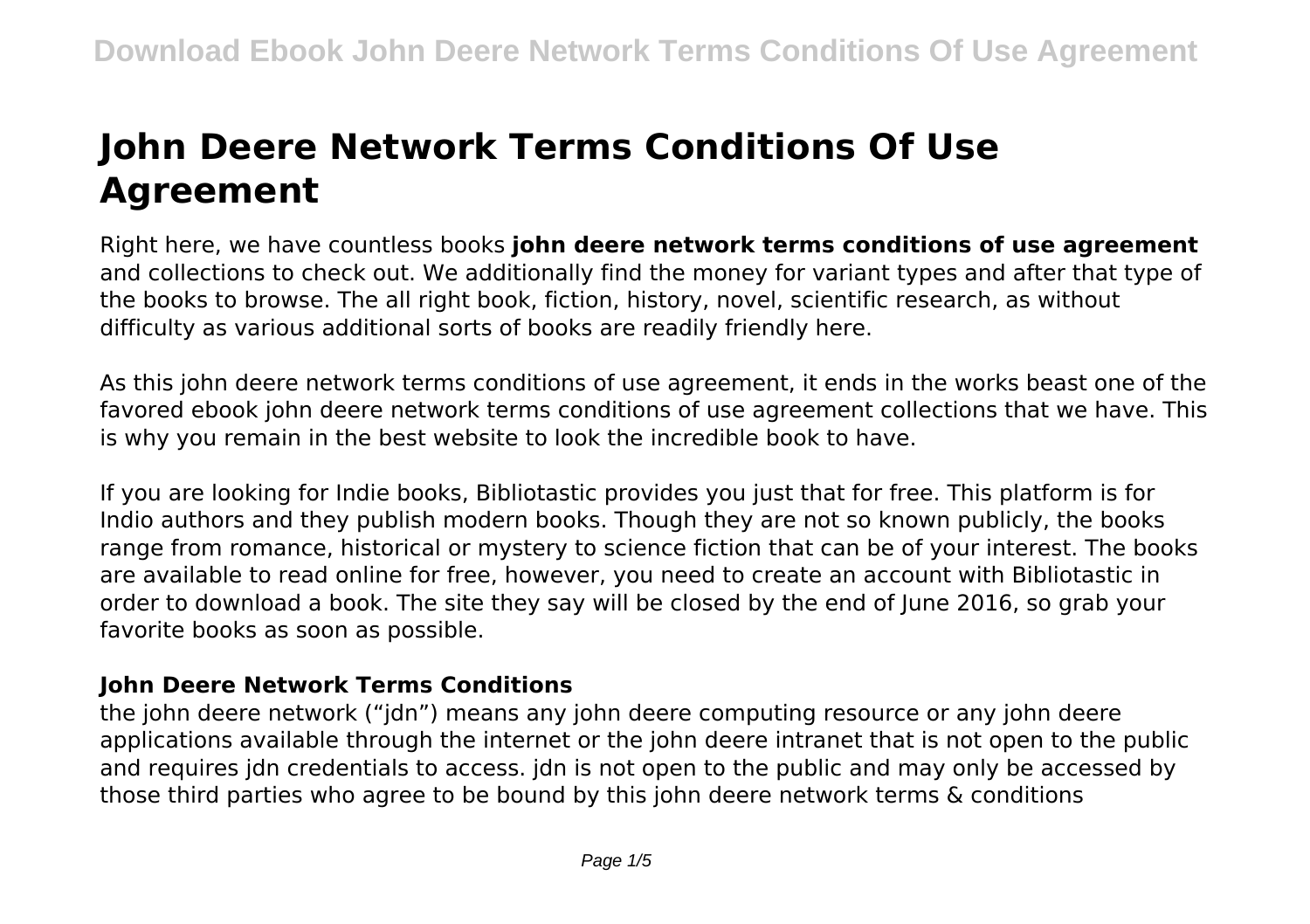# **JOHN DEERE NETWORK TERMS & CONDITIONS OF USE AGREEMENT**

John Deere User Account Terms and Conditions. ... use your Account or the Sites to violate the security of any computer network, crack passwords or security encryption codes; disrupt or interfere with the security of, or otherwise cause harm to, the Sites;

## **MyJohnDeere Global Terms of Use | John Deere US**

John Deere may restrict or cancel, ... Underlying Wireless Provider's network; (III) Installing any amplifiers, enhancers, repeaters, ... Contract as well as all other terms and conditions agreed upon with the Customer at the time of purchasing the System Hardware.

## **John Deere – JDLink™ Subscription Terms & Conditions ("# ...**

You represent, warrant and agree that you (a) are at least 13 years of age or older, and if under the age of 18 or the age of majority as that is defined in your jurisdiction, you will only use the Talent Network and Services under the supervision of a parent, legal guardian, or other responsible adult; and (b) will not use (or plan, encourage or help others to use) the Talent Network for any purpose or in any manner that is prohibited by these Terms and Conditions or by applicable law.

#### **Terms and Conditions for John Deere Dealers**

Subject to your compliance with the Terms, Deere grants you a non-exclusive, non-assignable, nonsublicensable, non-transferable limited license and rights: (a) to access and display Content (excluding restricted Content) for your personal information or for commercial purposes authorized by Deere, solely on your own lawfully-programmed device to the extent that you qualify as an Authorized User, and (b) by your registering with a legitimate user-name identifier and password, along with your ...

## **Terms of Use | John Deere AU**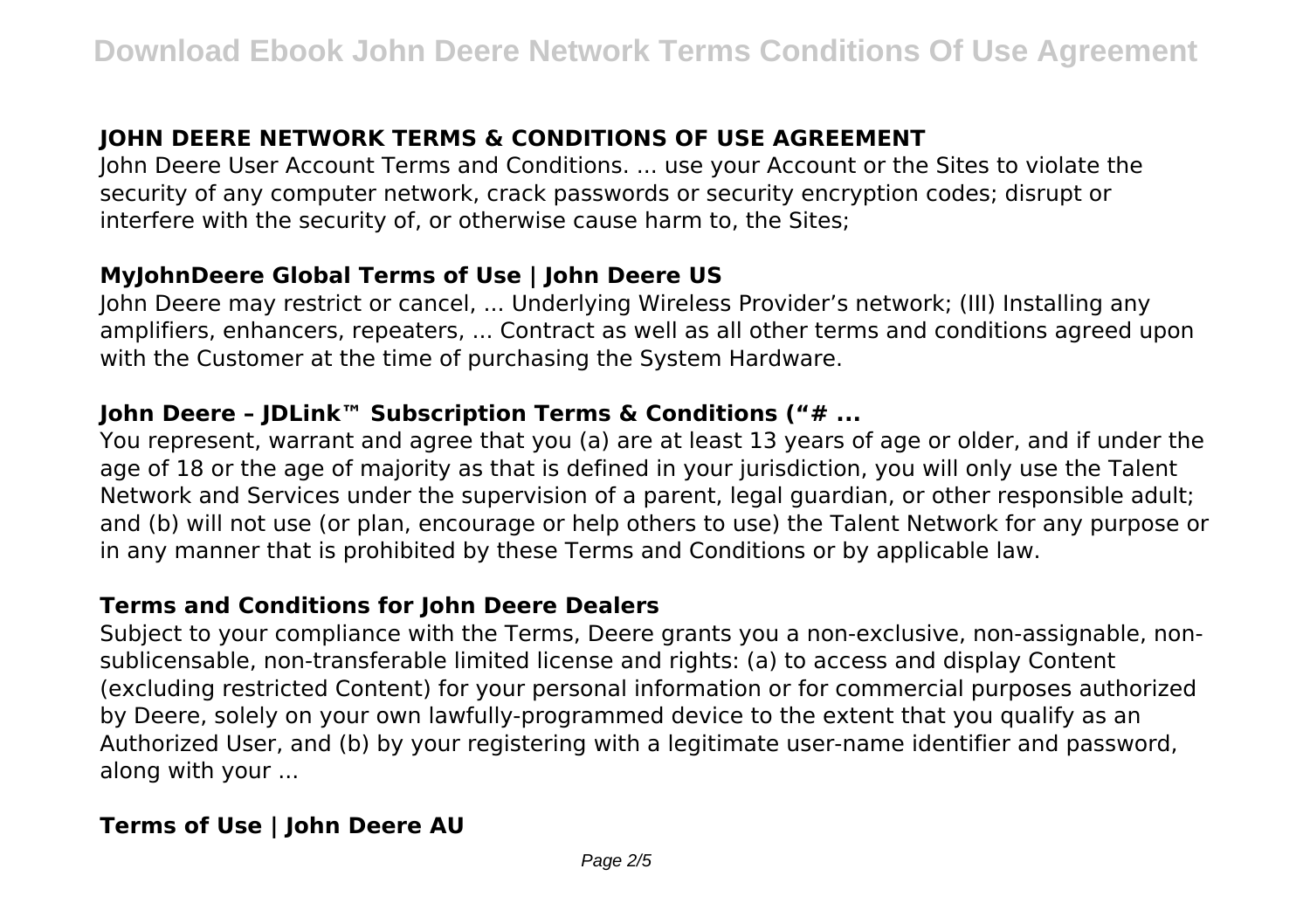John Deere Operations Center Customer Organization Terms and Conditions Update on February 12 th . What it is? An update to the John Deere Operations Center Terms and Conditions that defines the legal entity of an Operations Center Organization to identify ownership of data and those staff members with admin access.

## **John Deere Operations Center Terms and Conditions Update**

Terms and that you agree to comply with them, and you enter into a personal and legally binding contract with Deere & Company ("Deere", "we", "us", "our"). By using the Sites, you represent and warrant to us that you are at least 18 years old. If you do not agree to these Terms, you must not create or use an Account, or access or use the Sites. We recommend that you print a copy of these Terms for future reference.

## **Deere User Account Terms and Conditions Updated: October ...**

Terms & Conditions of Sale Acceptance. Acceptance of orders is conditioned upon approval by John Deere Store. All orders are subject to these Terms and Conditions of Sale, which may not be modified without prior written agreement of John Deere Store.

## **Terms & Conditions of Sale - John Deere**

AND CONDITIONS BEFORE ACCESSING THE NETWORK. THIS IS A LEGAL AGREEMENT BETWEEN YOU AND JOHN DEERE REGARDING ACCESS TO THE NETWORK. ORDERING THE NETWORK SUBSCRIPTION SIGNIFIES YOUR ACCEPTANCE OF AND AGREEMENT TO THESE TERMS AND THIS AGREEMENT IS BETWEEN YOU AND JOHN DEERE ONLY.

# **John Deere Mobile RTK Signal Network Subscription ...**

Purchasing Terms and Conditions Supplier Code of Conduct John Deere's commitment to integrity and social responsibility extends to its diverse and worldwide supply base.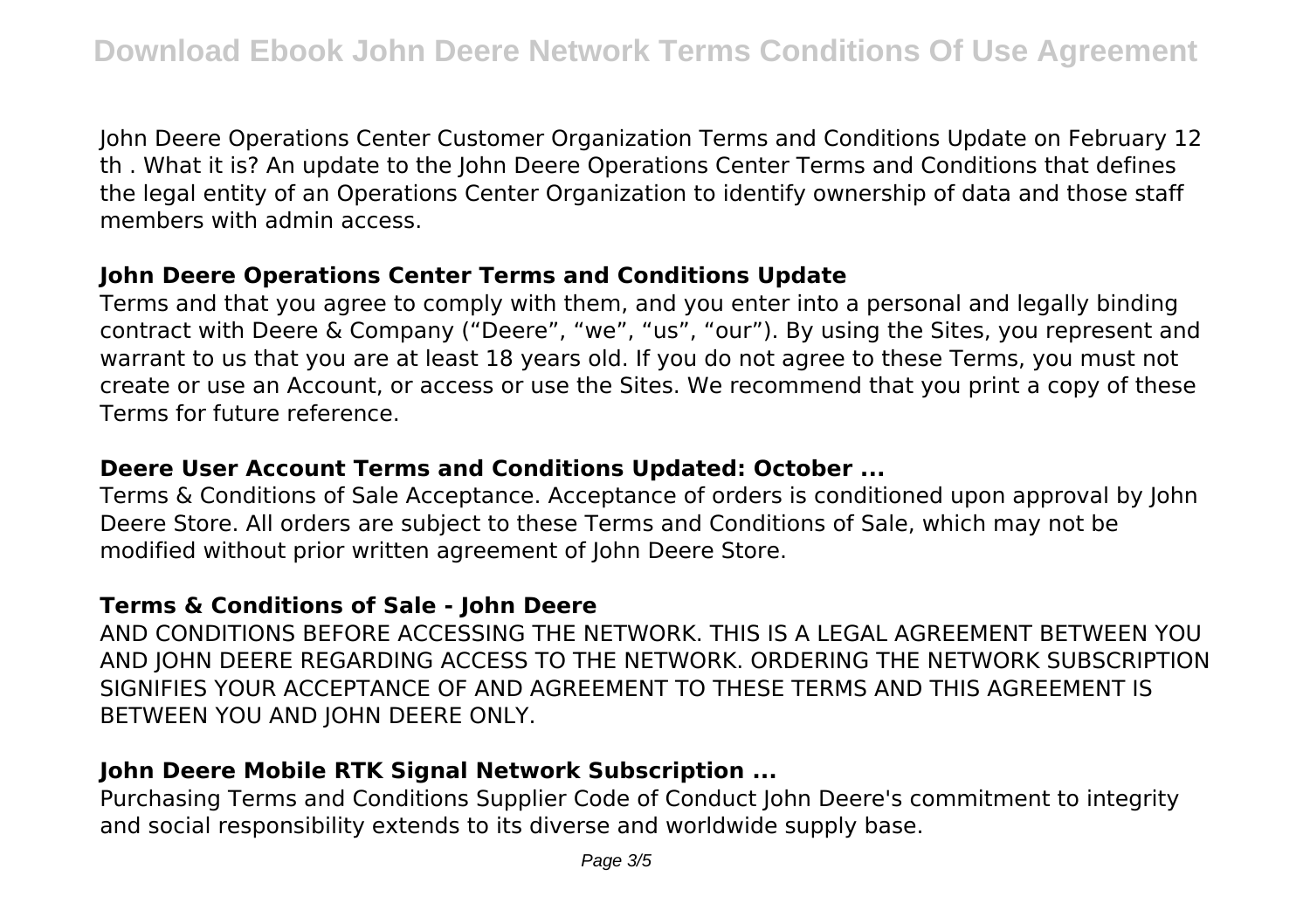## **My JDSN - Deere**

"Administrator" means John Deere Agriculture and Turf Division, One John Deere Place, Moline, IL 61265, (800) 537-8233. ... NO JOHN DEERE DEALER OR ANY OTHER PERSON MAY AMEND OR CHANGE THE TERMS, CONDITIONS, OR LIMITATIONS OF THIS POWERGARD PROTECTION PLAN RESIDENTIAL IN ANY WAY.

### **John Deere Residential Service Plan - Terms & Conditions**

Affiliates means any of the following: (a) John Deere GmbH & Co. KG, a German entity with offices at John Deere Strasse 70, 68163 Mannheim, Germany, and (b) any entity that controls, is controlled by, or under common control with Deere, where control is established by majority ownership of the voting equity securities of the controlled entity or by the ability to direct the general business ...

## **Terms of Use | John Deere CA**

In early 2020, John Deere released new Terms and Conditions for its John Deere Operation Center. Now, as we head into the new year, host Tony Kramer is joined by Jake Maurer to discuss how these changes impact growers, privacy, and data.

## **Listen: Podcast Ep. 133 John Deere Operations Center Terms ...**

John Deere Purchasing Terms and Conditions: Each of the links below contains the translated Purchasing Terms and Conditions. Select the region where the product will be shipped to view the Terms and Conditions. U.S. English (Revised August-2020) Canada. English (Revised 20-August-2007) Argentina. Español (Revised 20-August-2007)

# **My JDSN**

Unable to connect to the server. Please check your network connection. By signing in to this site